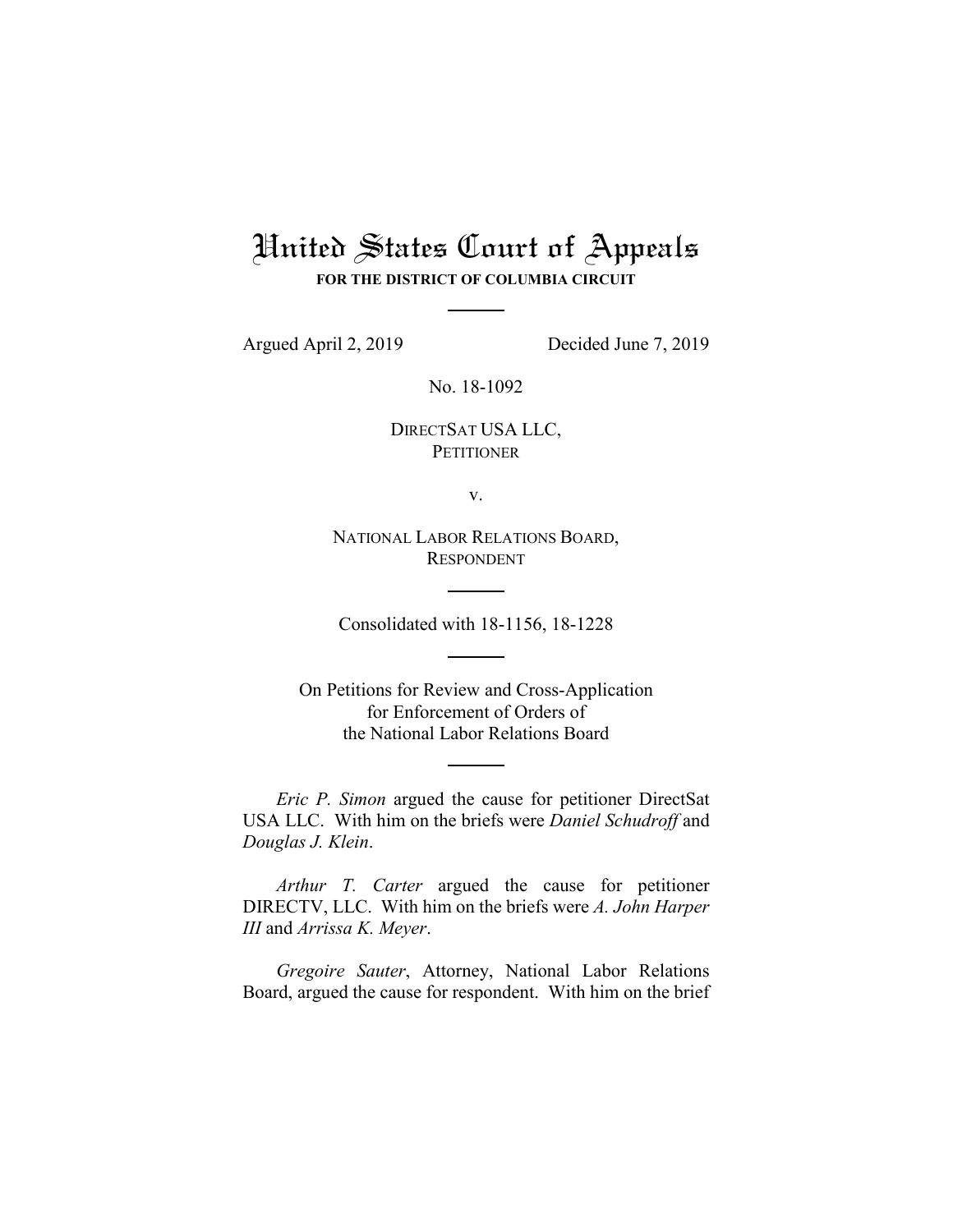were *Peter B. Robb*, General Counsel, *John W. Kyle*, Deputy General Counsel, *David S. Habenstreit*, Assistant General Counsel, and *Usha Dheenan*, Supervisory Attorney.

Before: GRIFFITH and SRINIVASAN, *Circuit Judges*, and GINSBURG, *Senior Circuit Judge*.

## Opinion for the Court filed by *Circuit Judge* SRINIVASAN.

SRINIVASAN, *Circuit Judge*: DirectSat installs and services satellite television equipment for DirecTV. During negotiations with a union representing its employees, DirectSat proposed that any new work that arose during the term of the agreement would not count as bargaining unit work unless it was "pursuant to its Home Service Provider agreement with DirecTV." The union repeatedly asked to see the full Home Service Provider agreement to understand the proposed scope of bargaining unit work, but the company provided it only a redacted, partial version.

The National Labor Relations Board found that DirectSat had refused to disclose information relevant to the union's statutory duties and thus violated its duty to bargain in good faith under the National Labor Relations Act. After the Board issued its decision, DirecTV filed a motion to intervene in the proceedings, which the Board denied. Each of the companies now seeks review of the Board's orders against them.

The Board reasonably concluded that DirectSat's bargaining proposal rendered the entire agreement relevant. And we see no basis to set aside the Board's denial of DirecTV's motion to intervene on the ground that it was filed too late. We therefore deny the companies' petitions for review and grant the Board's cross application for enforcement.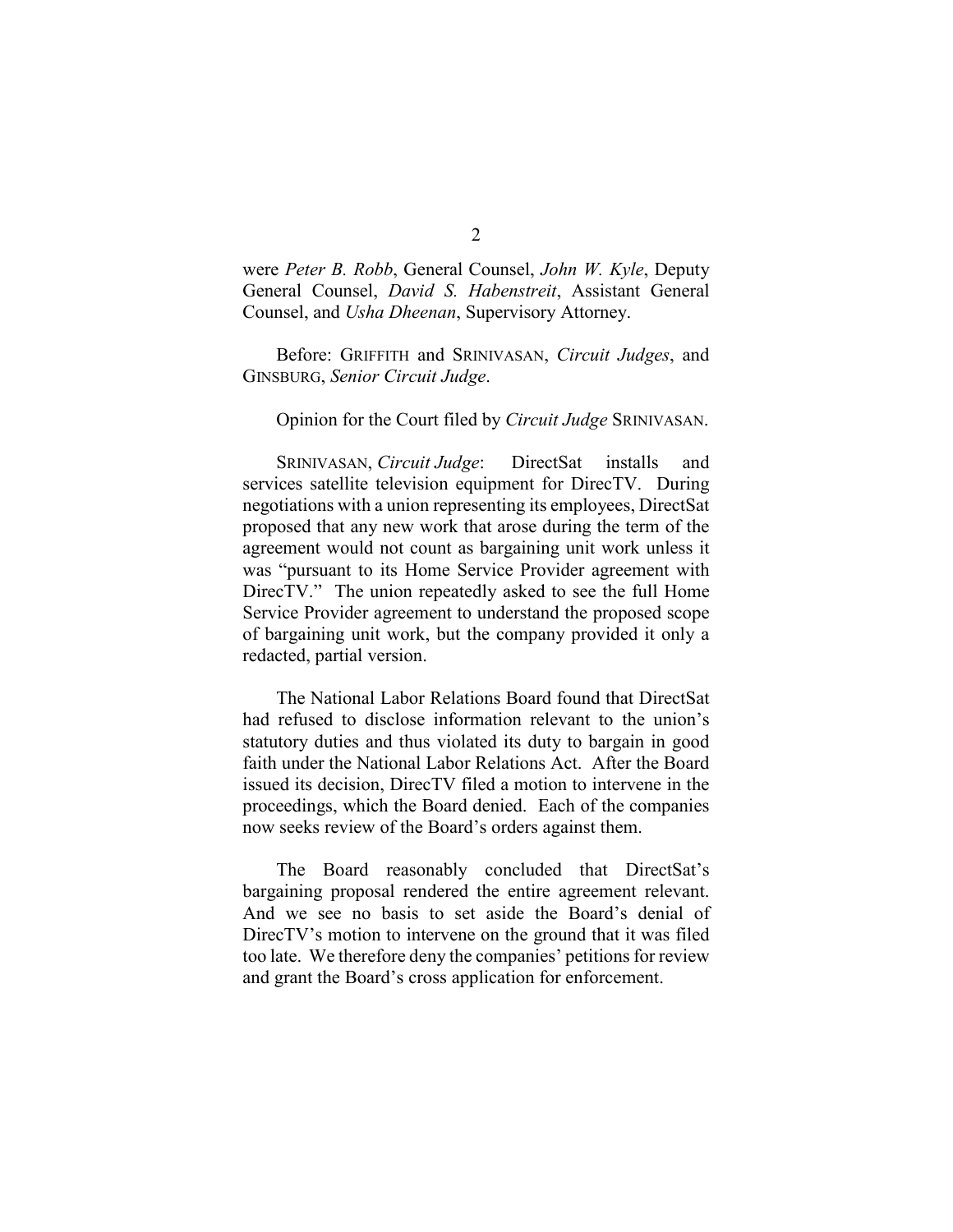3

I.

DirectSat USA, LLC, installs and services satellite television equipment for DirecTV, LLC, a satellite television provider. From September 2014 until May 2016, DirectSat and International Brotherhood of Electrical Workers, Local Union 21, AFL-CIO (the Union) engaged in negotiations over a collective bargaining agreement. One issue that arose concerned whether future products or services other than installation and service of satellite television services would constitute bargaining unit work. The parties exchanged a series of "New Product Lines" proposals over that issue.

On November 4, 2015, DirectSat submitted a New Product Lines proposal containing the following term: "In the event [DirectSat] is engaged with respect to products or services other than those provided pursuant to its Home Service Provider agreement with DirecTV . . . , such work shall not be deemed bargaining unit work." Bargaining Proposal No. 78 (Nov. 4, 2015), J.A. 83. On November 23, 2015, the Union responded via email: "[O]ne of the company proposals references the HSP agreement with [DirecTV]. We'd like a copy of the agreement referenced in the proposal." Email from Dave Webster to Lauren Dudley (Nov. 23, 2015), J.A. 84. Two weeks later, DirectSat responded with a heavily redacted copy of the Home Service Provider agreement, which it described as "relevant to scope of work." Email from Lauren Dudley to Dave Webster (Dec. 4, 2015), J.A. 87.

In the ensuing months, the Union repeatedly demanded the full Home Service Provider agreement and DirectSat repeatedly refused. On February 16, 2016, the Union requested the information "to understand the relationship between AT&T [DirecTV's parent company] & DirectSat and the shared work." Email from Dave Webster to Eric Simon (Feb. 16,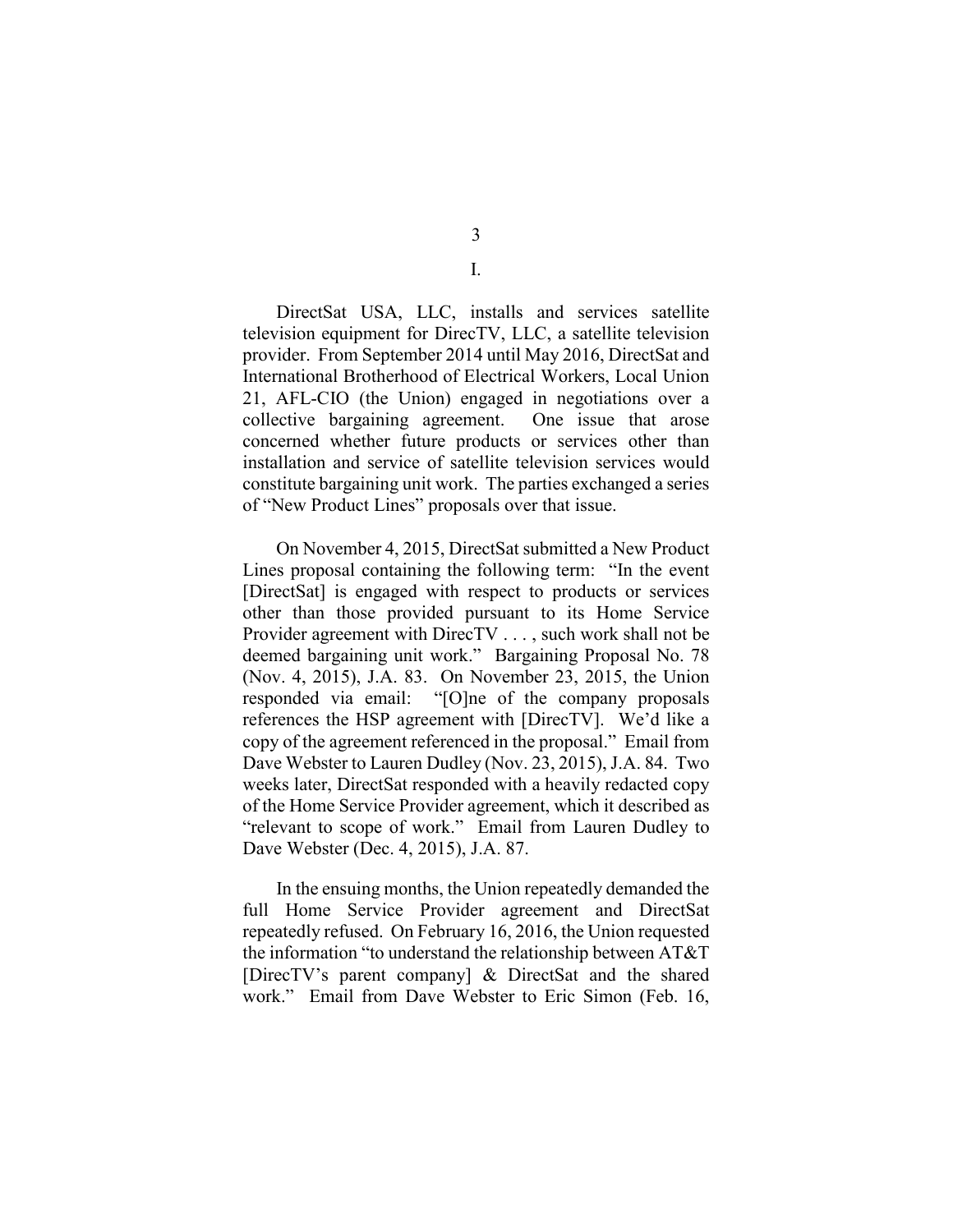2016), J.A. 92. On March 18, the Union again asked for "a FULL copy of the HSP agreement between DirectSat  $\&$ DirecTV particularly because of the reference [i]n the New Product Lines proposal." Email from Dave Webster to Eric Simon (Mar. 18, 2016), J.A. 94.

On March 22, the parties held a bargaining session at which DirectSat acknowledged the Union's request for the full agreement and responded that the relevant portions had already been disclosed.During the session, the Union presented a counterproposal to the company's New Product Lines proposal in which the Union also referenced the agreement.On April 5, the Union reiterated via email its prior request for "a FULL copy" of the agreement "because of the reference" in the company's proposal. Email from Dave Webster to Eric Simon (Apr. 5, 2016), J.A. 96. And on May 19, the Union again requested a full copy via email, this time citing its need "to evaluate the extent of control of DirectSat by DirecTV/AT&T." Email from Dave Webster to Eric Simon (May 19, 2016), J.A. 104. The company responded that it had already supplied all relevant information.

On May 20, 2016, the Union filed an unfair labor practices charge with the National Labor Relations Board. On September 23, 2016, the Board issued a complaint and notice of hearing. The parties agreed to forgo a hearing and instead submit the matter on a stipulated record to an administrative law judge.

The administrative law judge found that DirectSat had violated the National Labor Relations Act by refusing to provide the full, unredacted agreement. *See* 29 U.S.C. § 158(a)(5). The judge initially determined that the Union lacked an objective basis for its belief that the document was relevant to a joint employer relationship. But the judge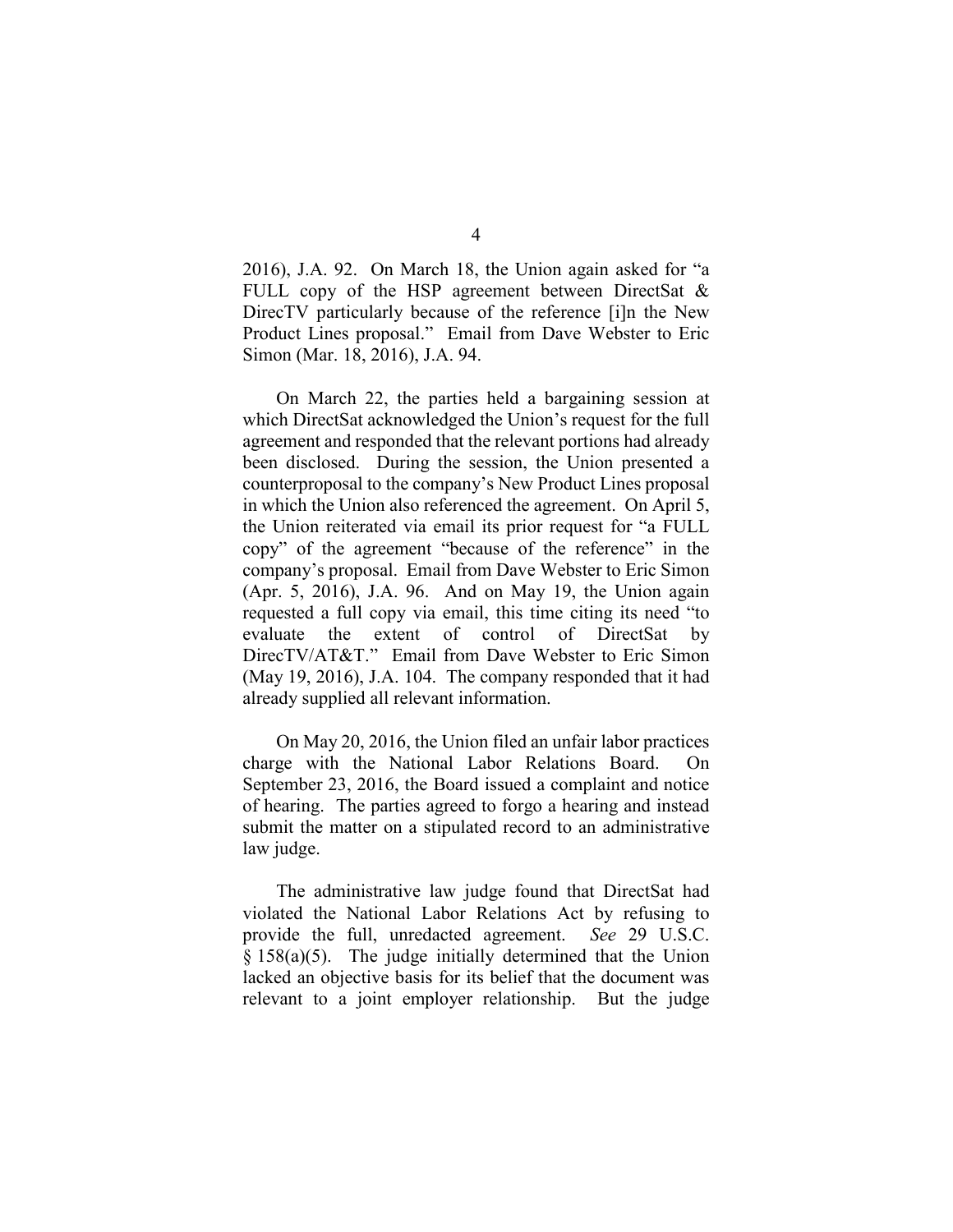concluded that the Union nonetheless had an entitlement to the unredacted document on a theory not argued by the Board's General Counsel—i.e., that the Union had a right to verify DirectSat's assertion that it had provided the relevant portions of the agreement.

DirectSat appealed that decision to the Board, which affirmed and ordered DirectSat to disclose the full, unredacted agreement. The Board relied on slightly different reasoning than the administrative law judge. It found that the Union was entitled to the unredacted agreement because DirectSat's bargaining proposal had defined the scope of bargaining unit by reference to the entire agreement. *See DirectSat USA, LLC*, 366 NLRB No. 40, 2018 WL 1409574, at \*2 (Mar. 20, 2018). The Board also rejected DirectSat's argument that the administrative law judge violated the company's due-process rights by relying on a rationale not argued by the General Counsel. *Id.* at \*1.

After the Board issued its decision, DirecTV filed a motion to intervene, asserting a confidentiality interest in the terms of the unredacted agreement between it and DirectSAT. DirecTV also moved for the Board to reopen the record and reconsider its decision. On July 25, 2018, the Board denied DirecTV's motion, holding that it was untimely and that, in any event, DirecTV's interests were adequately represented by DirectSat. *DirectSat USA, LLC*, 366 NLRB No. 141, 2018 WL 3608309 (July 25, 2018).

We now have before us DirecTV's petition for review of the Board's order denying its motion to intervene, DirectSat's petition for review of the Board's order mandating the disclosure of the full agreement, and the Board's crossapplication for enforcement of its DirectSat order.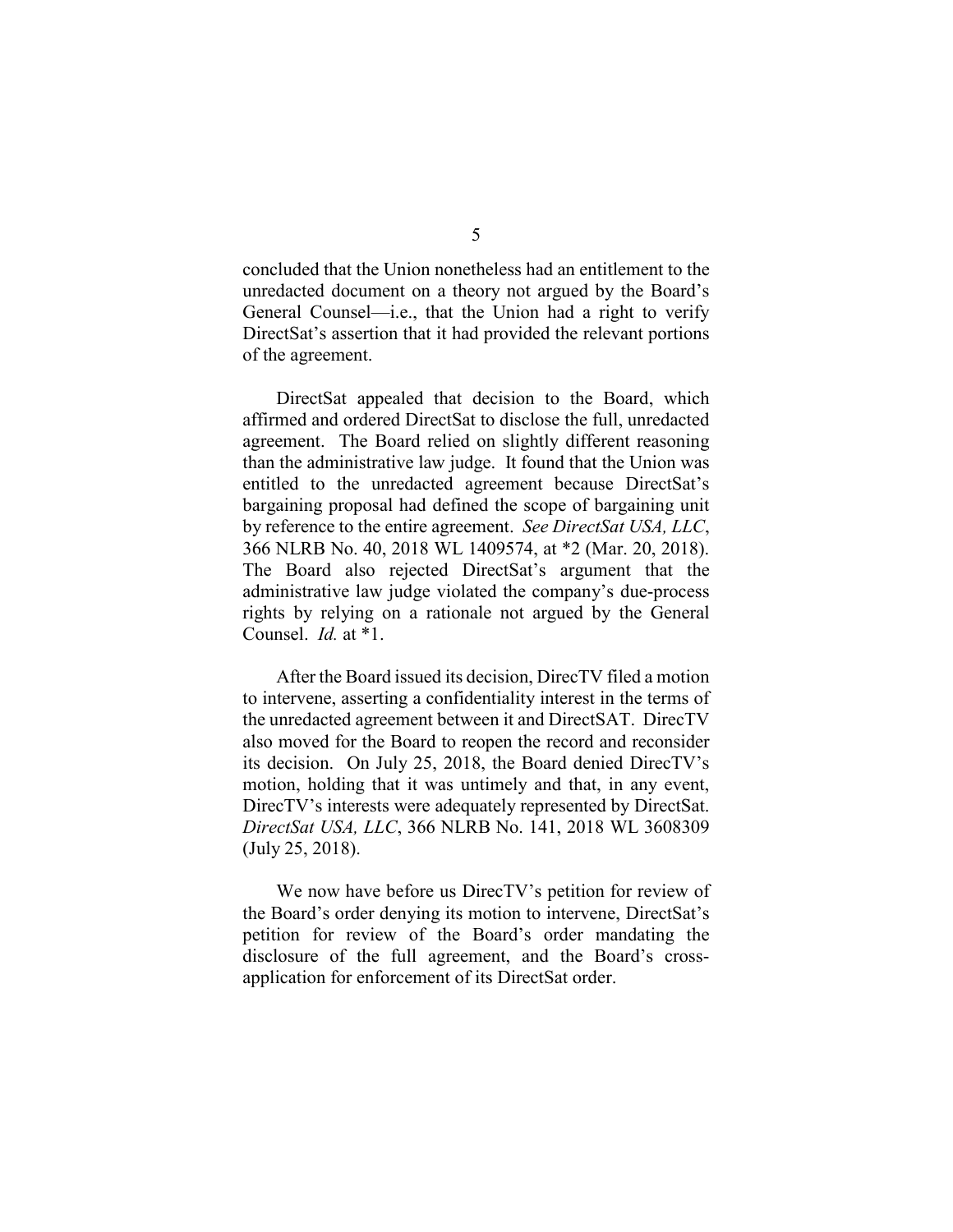6

## II.

We review the Board's determination of a constitutional issue de novo. *See J.J. Cassone Bakery, Inc. v. NLRB*, 554 F.3d 1041, 1044 (D.C. Cir. 2009). Otherwise, we "must uphold the judgment of the Board unless, upon reviewing the record as a whole, we conclude that the Board's findings are not supported by substantial evidence, or that the Board acted arbitrarily or otherwise erred in applying established law to the facts of the case." *Oberthur Techs. of Am. Corp. v. NLRB*, 865 F.3d 719, 723–24 (D.C. Cir. 2017) (internal quotation marks omitted).

## A.

We first address the Board's denial of DirecTV's motion to intervene. The National Labor Relations Act allows any person to intervene in a Board proceeding "[i]n the discretion of the . . . Board." 29 U.S.C. § 160(b). We therefore review the Board's decision for abuse of discretion. Board regulations provide that "[a]ny person desiring to intervene in any proceeding must file a motion in writing or, if made at the hearing, may move orally on the record, stating the grounds upon which such person claims an interest." 29 C.F.R. § 102.29. Because neither the Act nor the Board's regulations impose any substantive limits on the Board's discretion, we ask whether the Board exercised its discretion in an arbitrary way and not whether its analysis is consistent with the standards set forth in FED. R. CIV. P. 24, as DirectSat urges us to do.

The Board reasonably rejected DirecTV's motion. The parties agree that, as of November or December 2016, DirectSat informed DirecTV that it was disclosing a redacted copy of the agreement between the companies to help resolve a pending Board charge. DirecTV then was on inquiry notice that disclosure of the agreement was an issue in an ongoing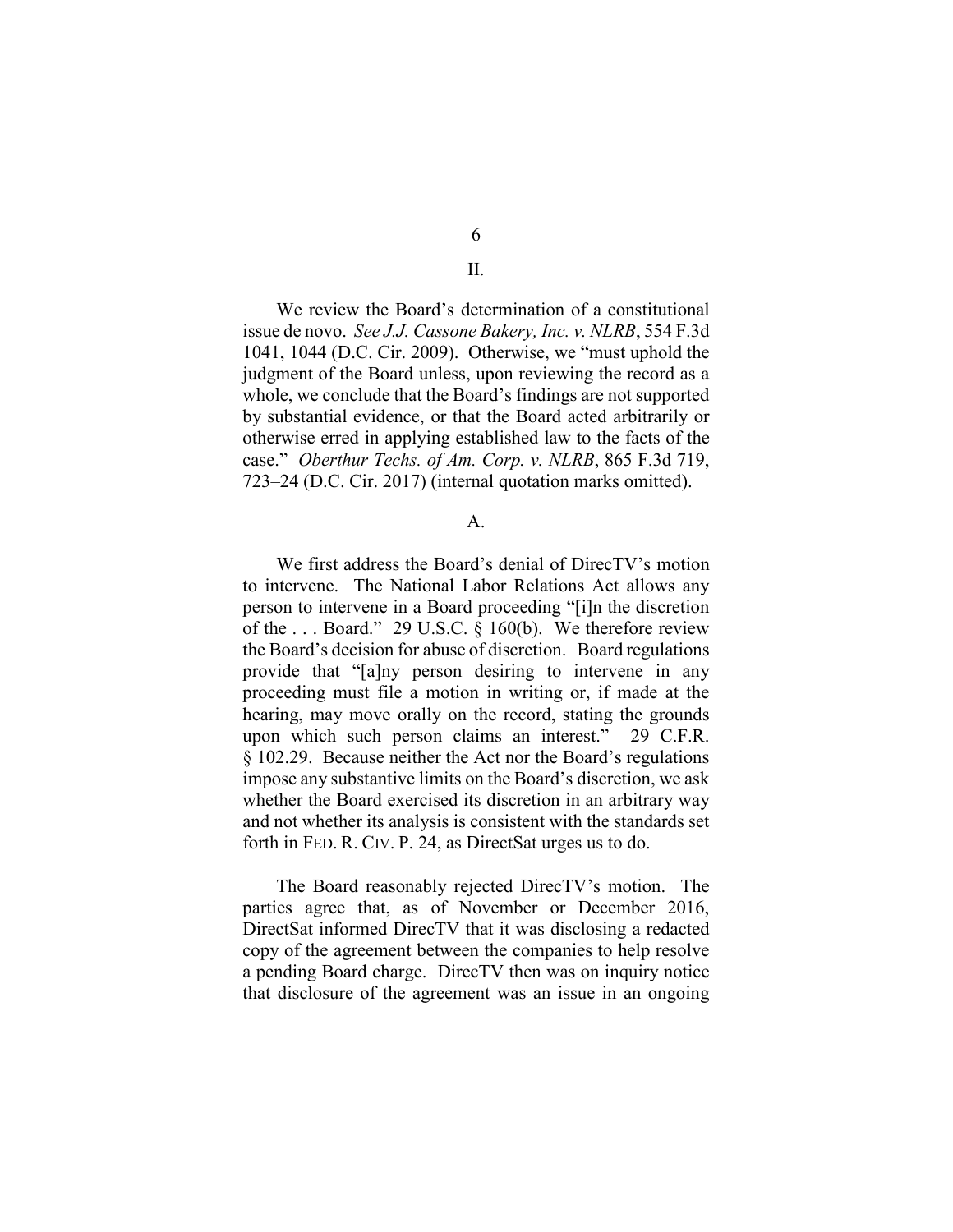Board matter. That notice occurred some seven months before the hearing in front of the administrative law judge, fifteen months before the Board's decision, and sixteen months before DirecTV moved to intervene. In that context, the Board reasonably concluded that "DirecTV filed its motion to intervene long after it knew or reasonably should have known" that an order requiring disclosure of the agreement was a possibility. *DirectSat*, 2018 WL 3608309, at \*2.

DirecTV argues that the Board's denial of intervention was inconsistent with certain of the Board's previous decisions, as recounted in *Boeing Co.*, 366 NLRB No. 128, 2018 WL 3456226 (July 17, 2018). We disagree.

The Board generally denies post-hearing motions to intervene absent "changed circumstances warranting . . . late intervention." *Oak Harbor Freight Lines, Inc.*, 361 NLRB 884, 884 n.1 (2014). In *Boeing,* the Board observed that, "in rare instances, [it] has permitted posthearing intervention" (but declined to do so in *Boeing* itself). *Boeing*, 2018 WL 3456226, at \*2 n.3. Unlike this case, each decision cited in *Boeing* in which the Board had granted a post-hearing motion for intervention involved changed circumstances or a legal issue that arose at some late hour. *See Drukker Commc'ns*, 299 NLRB 856 (1990) (permitting post-hearing intervention for sole purpose of litigating successor status by entity that had acquired respondent's assets in course of proceedings); *Premier Cablevision*, 293 NLRB 931 (1989) (same); *U.S. Postal Serv.,*, 275 NLRB 360 (1985) (permitting post-hearing intervention by national union when respondent argued for first time in post-hearing exceptions that national union was proper bargaining representative); *William Penn Broad. Co.*, 94 NLRB 1175 (1951) (permitting post-hearing intervention by union with which respondent had entered into renewal collective-bargaining agreement while representation petition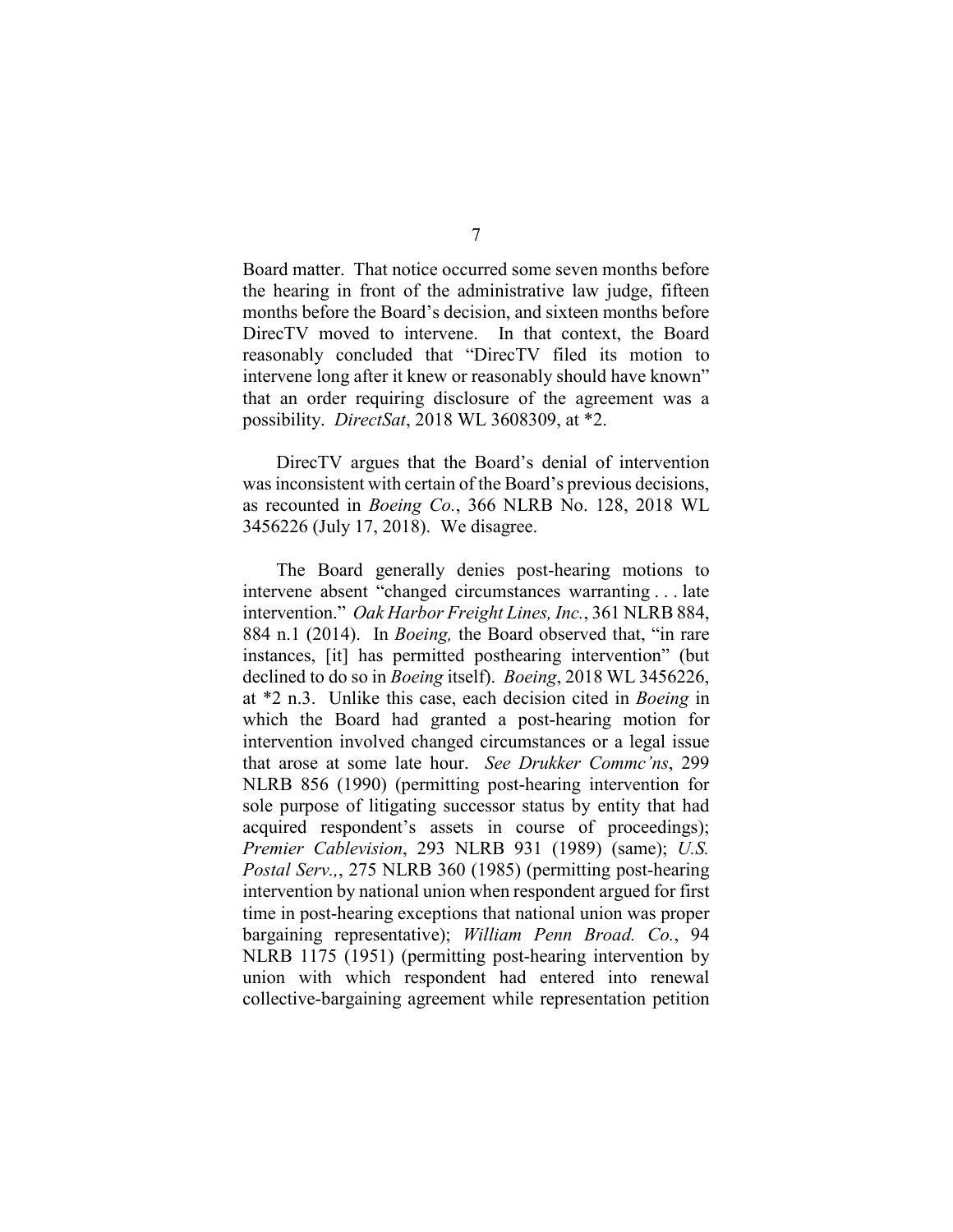filed by different union was pending). The fact that the Board has allowed post-hearing intervention in such circumstances does not mean it must do so in every circumstance.

DirecTV's reliance on *Detroit Edison Co. v. NLRB*, 440 U.S. 301 (1979) is likewise unpersuasive. *Detroit Edison* establishes that the Board abuses its discretion if it fails to consider a party's established confidentiality interest when crafting an administrative remedy. *See id.* at 316–17. Had DirecTV been a party to the proceedings before the agency, the Board would have been required to consider DirecTV's confidentiality interest in the agreement. But *Detroit Edison*  says nothing about whether DirecTV should have been permitted to intervene in those proceedings in the first place.

For those reasons, the Board acted within its authority in denying DirecTV's post-hearing motion for intervention on the ground that DirecTV's motion was untimely. We therefore have no occasion to address the Board's alternative rationale that DirectSat adequately represented DirecTV's interests.

B.

We next consider DirectSat's petition for review of the Board's order requiring disclosure of the full unredacted agreement. The Act imposes a duty on employers to bargain in good faith with employees and their representatives. 29 U.S.C.  $\S\S$  158(a)(5), (d). That duty encompasses a responsibility "to provide relevant information needed by a labor union for the proper performance of its duties as the employees' bargaining representative." *KLB Indus. v. NLRB*, 700 F.3d 551, 556 (D.C. Cir. 2012) (citation omitted).

The parties agree that agreement is not presumptively relevant because it does not pertain directly to bargaining unit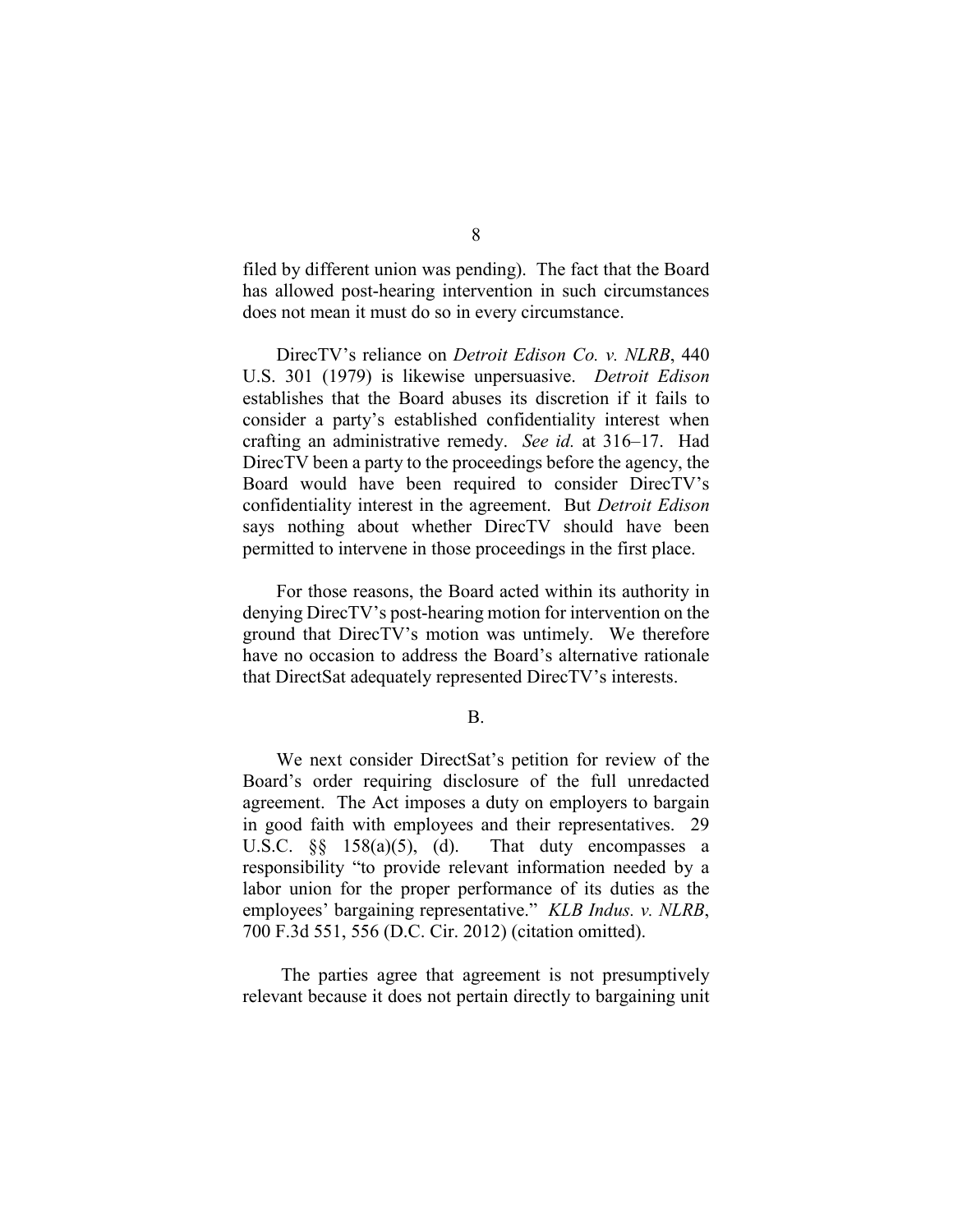employees. *See Disneyland Park*, 350 NLRB 1256, 1257 (2007). The Union thus must demonstrate "a reasonable belief, supported by objective evidence," that the information in the redacted portions of the agreement is relevant to the performance of its duties as the bargaining representative. *Id.* at 1258. That is a "liberal discovery-type standard," in which relevance is "broadly construed." *KLB Indus.*, 700 F.3d at 556 (citation omitted).

The Board understandably determined that the agreement was relevant to the Union's duties because DirectSat itself incorporated the full agreement by reference. The company's bargaining proposal stated: "In the event [DirectSat] is engaged with respect to product or services other than those pursuant to its Home Service Provider agreement with DirecTV . . . , such work shall not be deemed bargaining unit work." Bargaining Proposal No. 78 (Nov. 4, 2015), J.A. 83. The company's contention that only portions of the agreement were relevant is belied by the proposal's own reference to the agreement as a whole.

In that context, the Union could not respond to the proposal in a manner consistent with its duty of fair representation without knowing what the agreement said as a whole. As the Board explained, the Union "cannot be reasonably expected to integrate another agreement between the employer and a third party into its own collectivebargaining agreement without having a complete understanding of the contents of the incorporated document and the context of the relevant portions within the document as a whole." *DirectSat*, 2018 WL 1409574, at \*2. The company "was obligated to provide the full, unredacted HSP to the Union in order for the Union to evaluate the extent of work covered by the [company's] proposal." *Id.*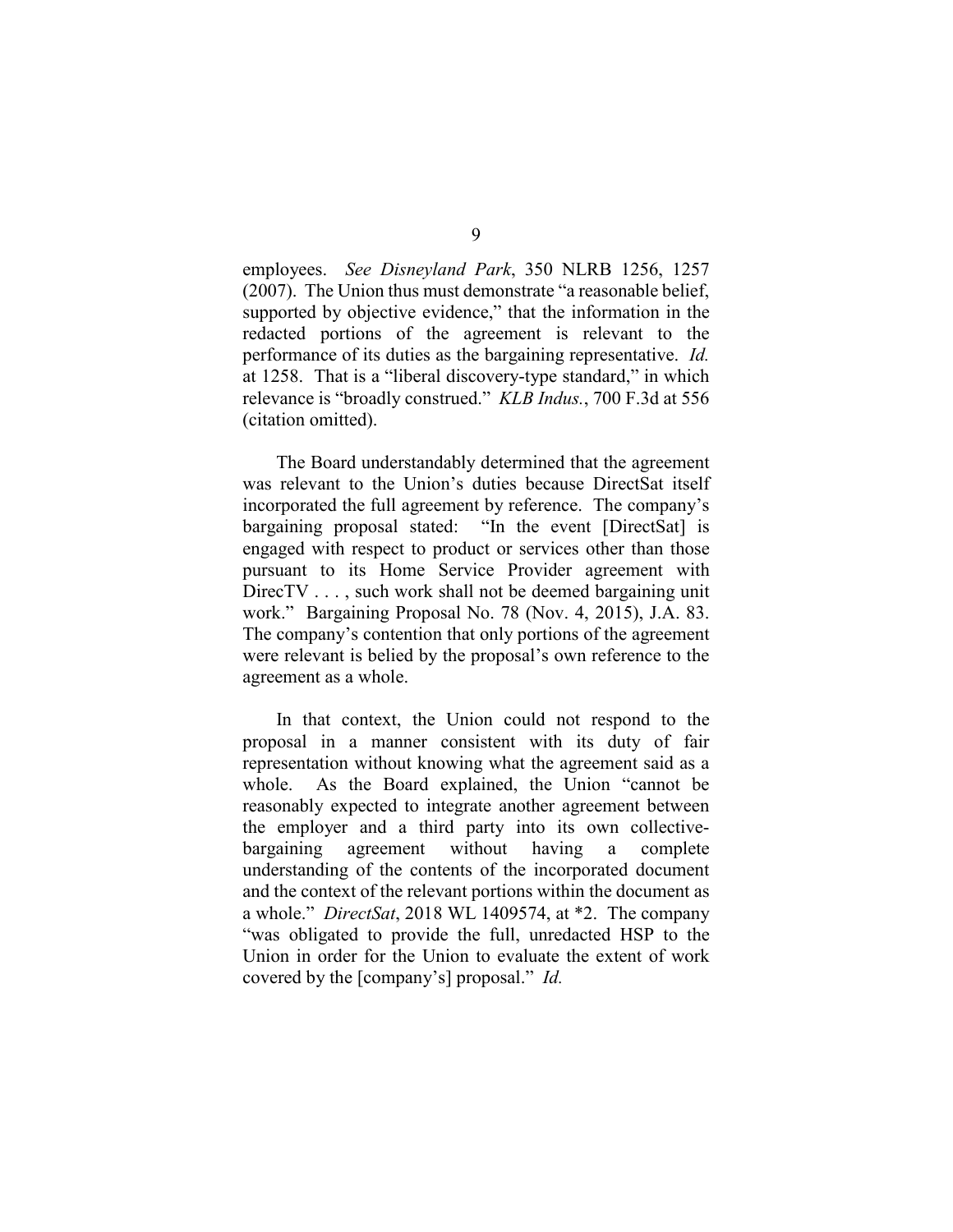DirectSat finally contends that the administrative law judge infringed the company's due-process rights by requiring disclosure of the agreement based on a rationale that was not advanced by the Board's General Counsel. In this setting, "due process is satisfied when a complaint gives a respondent fair notice of the acts alleged to constitute the unfair labor practice and when the conduct implicated in the alleged violation has been fully and fairly litigated." *Pergament United Sales, Inc. v. NLRB*, 920 F.2d 130, 134 (2d Cir. 1990); *see also Tasty Baking Co. v. NLRB*, 254 F.3d 114, 122 (D.C. Cir. 2001) (favorably citing *Pergament* on this point).

While the administrative law judge relied on the notion that the Union had a right to verify DirectSat's account that it had supplied the relevant portions of the agreement, the Board rested on the slightly different rationale that DirectSat's bargaining proposal had rendered the full agreement relevant. DirectSat's relevant conduct under that rationale was encompassed by the Board's complaint and the dispositive issue was actually litigated before the administrative law judge. *See Davis Supermarkets, Inc. v. NLRB*, 2 F.3d 1162, 1169 (D.C. Cir. 1993). The Complaint alleged that DirectSat had "failed and refused to furnish" the unredacted agreement, which was "necessary for, and relevant to, [the Union's] performance of its duties as the exclusive collective-bargaining representative." Complaint & Notice of Hearing, J.A. 44. And DirectSat's actions, the Complaint stated, constituted "failing and refusing to bargain collectively and in good faith . . . in violation of Section 8(a)(1) and (5) of the Act." *Id*. Additionally, substantial portions of DirectSat's briefing before the administrative law judge addressed whether the proposal rendered the full agreement relevant.The issue thus was fully and fairly litigated, and due process requires no more.

\* \* \* \* \*